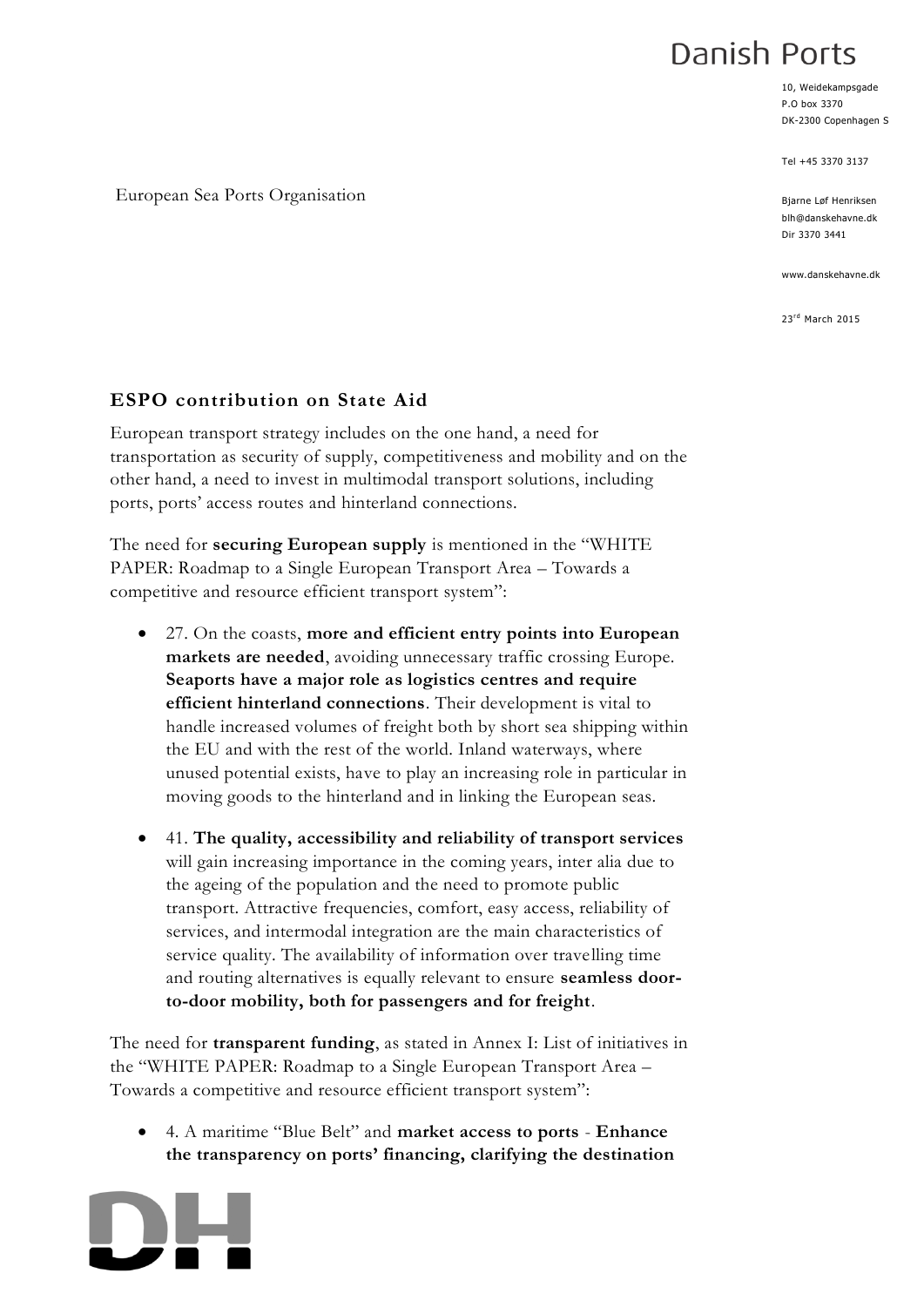**of public funding to the different port activities, with a view to avoid any distortion of competition**.

**Ports are by Danish law required to receive all ship calls**. It follows from the Danish Port Act § 5 that ports are obliged to receive all ship calls to the extent that the available space and security considerations permit. Maritime entry points are thus seen as **a service of general economic interest (SGEI).** The above mentioned points 27 and 41 of the white paper suggest that investments in maritime entry points (port access ways) and hinterland connections are not subject to State aid rules and should therefore have access to state aid for the establishment and operation/maintenance as it has a wider social value. Consequently, it should not be subject to approval by the European Commission.

But port infrastructure is much more than access and defence:

- 1. **Access and "defence".** Consists of all infrastructure that provides access to the port from land (access to necessary transport facilities from land) or water (dams, locks, dredging, dredging, icebreaking, light, lighthouse, etc.).
- 2. **The port's general infrastructure.** Wharves, piers, paved areas, roads, drainage, power transmission, water supply, etc.
- 3. **The port superstructure.** Buildings, warehouses, offices, cranes (mobile or fixed ), service vehicles, etc.
- 4. **Terminals and project infrastructure.** Below wharves, pontoons, dredging along the quays, the establishment of terminals and access to terminals by rail and by road.

# **Danish Ports agree that:**

**1. General infrastructure that serves the port as a whole (rather than selected undertakings) or that has a wider social value can be supported by public funds.** 

When ports are obliged to receive all ship calls this naturally implies that more infrastructure is needed than just waterways and hinterland connections. The port's preparedness to respond to i.e. fire fighting, terrorist attacks, oil spills or coast guard access requires investment in the port's general infrastructure as mentioned in the above definition and are seen as **a service of general economic interest (SGEI).** Projects should have access to State aid for the establishment and operation/maintenance, but some types of general infrastructure promotes fewer players involved, this should be linked with guidance/clarification from the Commission and not a case by case evaluation.